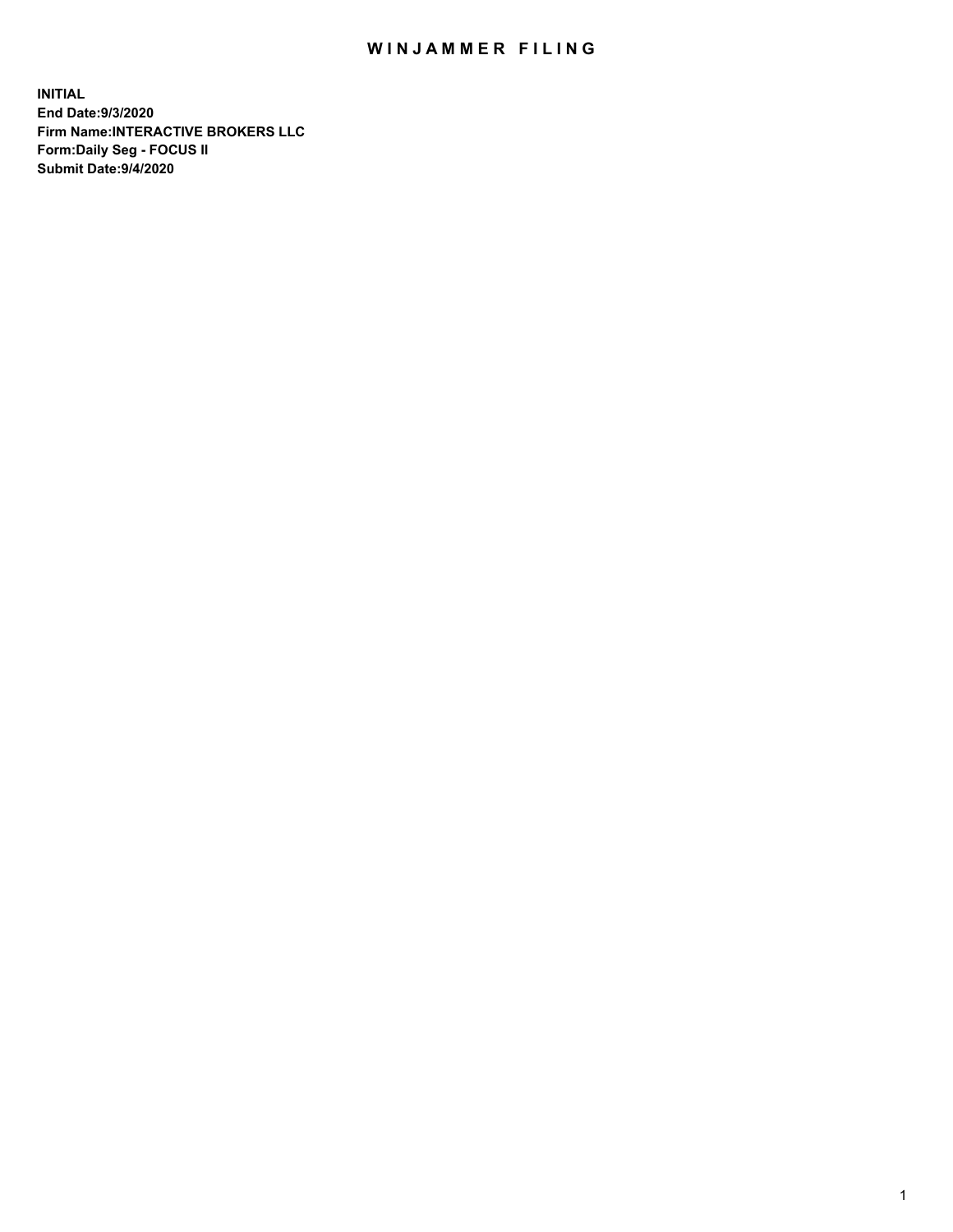**INITIAL End Date:9/3/2020 Firm Name:INTERACTIVE BROKERS LLC Form:Daily Seg - FOCUS II Submit Date:9/4/2020 Daily Segregation - Cover Page**

| Name of Company                                                                                                                                                                                                                                                                                                                | <b>INTERACTIVE BROKERS LLC</b>                                                      |
|--------------------------------------------------------------------------------------------------------------------------------------------------------------------------------------------------------------------------------------------------------------------------------------------------------------------------------|-------------------------------------------------------------------------------------|
| <b>Contact Name</b>                                                                                                                                                                                                                                                                                                            | <b>James Menicucci</b>                                                              |
| <b>Contact Phone Number</b>                                                                                                                                                                                                                                                                                                    | 203-618-8085                                                                        |
| <b>Contact Email Address</b>                                                                                                                                                                                                                                                                                                   | jmenicucci@interactivebrokers.c<br>om                                               |
| FCM's Customer Segregated Funds Residual Interest Target (choose one):<br>a. Minimum dollar amount: ; or<br>b. Minimum percentage of customer segregated funds required:%; or<br>c. Dollar amount range between: and; or<br>d. Percentage range of customer segregated funds required between: % and %.                        | $\overline{\mathbf{0}}$<br>$\overline{\mathbf{0}}$<br>155,000,000 245,000,000<br>00 |
| FCM's Customer Secured Amount Funds Residual Interest Target (choose one):<br>a. Minimum dollar amount: ; or<br>b. Minimum percentage of customer secured funds required:%; or<br>c. Dollar amount range between: and; or<br>d. Percentage range of customer secured funds required between:% and%.                            | $\overline{\mathbf{0}}$<br>$\overline{\mathbf{0}}$<br>80,000,000 120,000,000<br>00  |
| FCM's Cleared Swaps Customer Collateral Residual Interest Target (choose one):<br>a. Minimum dollar amount: ; or<br>b. Minimum percentage of cleared swaps customer collateral required:% ; or<br>c. Dollar amount range between: and; or<br>d. Percentage range of cleared swaps customer collateral required between:% and%. | $\frac{0}{0}$<br>0 <sub>0</sub><br>0 <sub>0</sub>                                   |

Attach supporting documents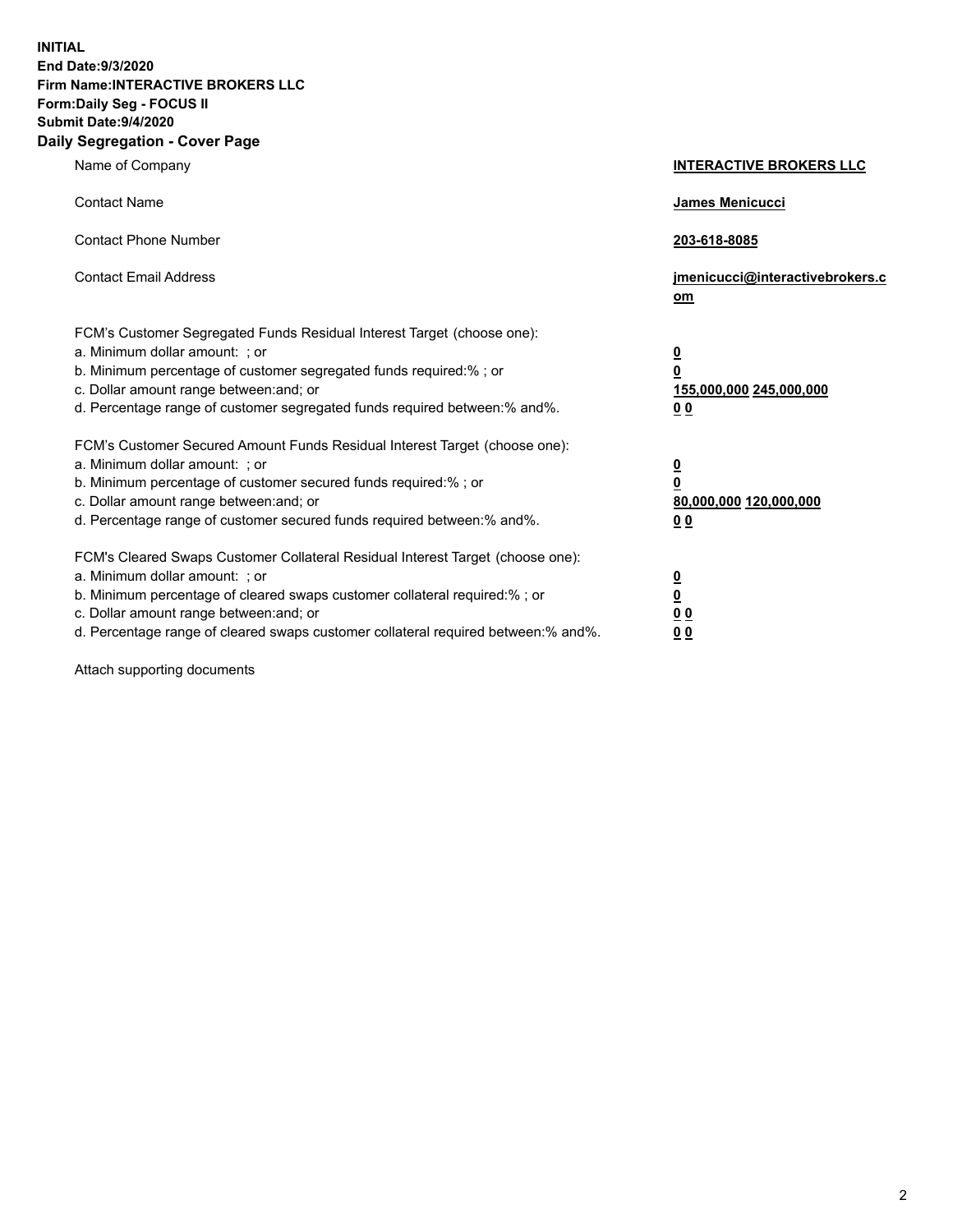**INITIAL End Date:9/3/2020 Firm Name:INTERACTIVE BROKERS LLC Form:Daily Seg - FOCUS II Submit Date:9/4/2020 Daily Segregation - Secured Amounts**

| Foreign Futures and Foreign Options Secured Amounts                                       |                                                                                                                                                                                                                                                                                                                                                                                                                                                                                                                                                                                                                                                                                                                                                                                                                                                                                                                                                                                                                                                                                                                                                                                                                                                                                                                                                                                                                                                                                                                                                                                                                                                                                                                                                                                                  |
|-------------------------------------------------------------------------------------------|--------------------------------------------------------------------------------------------------------------------------------------------------------------------------------------------------------------------------------------------------------------------------------------------------------------------------------------------------------------------------------------------------------------------------------------------------------------------------------------------------------------------------------------------------------------------------------------------------------------------------------------------------------------------------------------------------------------------------------------------------------------------------------------------------------------------------------------------------------------------------------------------------------------------------------------------------------------------------------------------------------------------------------------------------------------------------------------------------------------------------------------------------------------------------------------------------------------------------------------------------------------------------------------------------------------------------------------------------------------------------------------------------------------------------------------------------------------------------------------------------------------------------------------------------------------------------------------------------------------------------------------------------------------------------------------------------------------------------------------------------------------------------------------------------|
| Amount required to be set aside pursuant to law, rule or regulation of a foreign          | $0$ [7305]                                                                                                                                                                                                                                                                                                                                                                                                                                                                                                                                                                                                                                                                                                                                                                                                                                                                                                                                                                                                                                                                                                                                                                                                                                                                                                                                                                                                                                                                                                                                                                                                                                                                                                                                                                                       |
| government or a rule of a self-regulatory organization authorized thereunder              |                                                                                                                                                                                                                                                                                                                                                                                                                                                                                                                                                                                                                                                                                                                                                                                                                                                                                                                                                                                                                                                                                                                                                                                                                                                                                                                                                                                                                                                                                                                                                                                                                                                                                                                                                                                                  |
| Net ledger balance - Foreign Futures and Foreign Option Trading - All Customers           |                                                                                                                                                                                                                                                                                                                                                                                                                                                                                                                                                                                                                                                                                                                                                                                                                                                                                                                                                                                                                                                                                                                                                                                                                                                                                                                                                                                                                                                                                                                                                                                                                                                                                                                                                                                                  |
| A. Cash                                                                                   | 613,365,813 [7315]                                                                                                                                                                                                                                                                                                                                                                                                                                                                                                                                                                                                                                                                                                                                                                                                                                                                                                                                                                                                                                                                                                                                                                                                                                                                                                                                                                                                                                                                                                                                                                                                                                                                                                                                                                               |
| B. Securities (at market)                                                                 | $0$ [7317]                                                                                                                                                                                                                                                                                                                                                                                                                                                                                                                                                                                                                                                                                                                                                                                                                                                                                                                                                                                                                                                                                                                                                                                                                                                                                                                                                                                                                                                                                                                                                                                                                                                                                                                                                                                       |
| Net unrealized profit (loss) in open futures contracts traded on a foreign board of trade | -3,831,920 [7325]                                                                                                                                                                                                                                                                                                                                                                                                                                                                                                                                                                                                                                                                                                                                                                                                                                                                                                                                                                                                                                                                                                                                                                                                                                                                                                                                                                                                                                                                                                                                                                                                                                                                                                                                                                                |
| Exchange traded options                                                                   |                                                                                                                                                                                                                                                                                                                                                                                                                                                                                                                                                                                                                                                                                                                                                                                                                                                                                                                                                                                                                                                                                                                                                                                                                                                                                                                                                                                                                                                                                                                                                                                                                                                                                                                                                                                                  |
| a. Market value of open option contracts purchased on a foreign board of trade            | 3,210,112 [7335]                                                                                                                                                                                                                                                                                                                                                                                                                                                                                                                                                                                                                                                                                                                                                                                                                                                                                                                                                                                                                                                                                                                                                                                                                                                                                                                                                                                                                                                                                                                                                                                                                                                                                                                                                                                 |
| b. Market value of open contracts granted (sold) on a foreign board of trade              | -1,585,782 <sup>[7337]</sup>                                                                                                                                                                                                                                                                                                                                                                                                                                                                                                                                                                                                                                                                                                                                                                                                                                                                                                                                                                                                                                                                                                                                                                                                                                                                                                                                                                                                                                                                                                                                                                                                                                                                                                                                                                     |
| Net equity (deficit) (add lines 1. 2. and 3.)                                             | 611, 158, 223 [7345]                                                                                                                                                                                                                                                                                                                                                                                                                                                                                                                                                                                                                                                                                                                                                                                                                                                                                                                                                                                                                                                                                                                                                                                                                                                                                                                                                                                                                                                                                                                                                                                                                                                                                                                                                                             |
|                                                                                           | 5,008 [7351]                                                                                                                                                                                                                                                                                                                                                                                                                                                                                                                                                                                                                                                                                                                                                                                                                                                                                                                                                                                                                                                                                                                                                                                                                                                                                                                                                                                                                                                                                                                                                                                                                                                                                                                                                                                     |
|                                                                                           | 0 [7352] 5,008 [7354]                                                                                                                                                                                                                                                                                                                                                                                                                                                                                                                                                                                                                                                                                                                                                                                                                                                                                                                                                                                                                                                                                                                                                                                                                                                                                                                                                                                                                                                                                                                                                                                                                                                                                                                                                                            |
|                                                                                           | 611, 163, 231 [7355]                                                                                                                                                                                                                                                                                                                                                                                                                                                                                                                                                                                                                                                                                                                                                                                                                                                                                                                                                                                                                                                                                                                                                                                                                                                                                                                                                                                                                                                                                                                                                                                                                                                                                                                                                                             |
|                                                                                           |                                                                                                                                                                                                                                                                                                                                                                                                                                                                                                                                                                                                                                                                                                                                                                                                                                                                                                                                                                                                                                                                                                                                                                                                                                                                                                                                                                                                                                                                                                                                                                                                                                                                                                                                                                                                  |
|                                                                                           | 611, 163, 231 [7360]                                                                                                                                                                                                                                                                                                                                                                                                                                                                                                                                                                                                                                                                                                                                                                                                                                                                                                                                                                                                                                                                                                                                                                                                                                                                                                                                                                                                                                                                                                                                                                                                                                                                                                                                                                             |
|                                                                                           |                                                                                                                                                                                                                                                                                                                                                                                                                                                                                                                                                                                                                                                                                                                                                                                                                                                                                                                                                                                                                                                                                                                                                                                                                                                                                                                                                                                                                                                                                                                                                                                                                                                                                                                                                                                                  |
|                                                                                           |                                                                                                                                                                                                                                                                                                                                                                                                                                                                                                                                                                                                                                                                                                                                                                                                                                                                                                                                                                                                                                                                                                                                                                                                                                                                                                                                                                                                                                                                                                                                                                                                                                                                                                                                                                                                  |
|                                                                                           |                                                                                                                                                                                                                                                                                                                                                                                                                                                                                                                                                                                                                                                                                                                                                                                                                                                                                                                                                                                                                                                                                                                                                                                                                                                                                                                                                                                                                                                                                                                                                                                                                                                                                                                                                                                                  |
|                                                                                           | 96,743,002 [7500]                                                                                                                                                                                                                                                                                                                                                                                                                                                                                                                                                                                                                                                                                                                                                                                                                                                                                                                                                                                                                                                                                                                                                                                                                                                                                                                                                                                                                                                                                                                                                                                                                                                                                                                                                                                |
|                                                                                           | 0 [7520] 96,743,002 [7530]                                                                                                                                                                                                                                                                                                                                                                                                                                                                                                                                                                                                                                                                                                                                                                                                                                                                                                                                                                                                                                                                                                                                                                                                                                                                                                                                                                                                                                                                                                                                                                                                                                                                                                                                                                       |
|                                                                                           |                                                                                                                                                                                                                                                                                                                                                                                                                                                                                                                                                                                                                                                                                                                                                                                                                                                                                                                                                                                                                                                                                                                                                                                                                                                                                                                                                                                                                                                                                                                                                                                                                                                                                                                                                                                                  |
|                                                                                           | 479,925,400 [7540]                                                                                                                                                                                                                                                                                                                                                                                                                                                                                                                                                                                                                                                                                                                                                                                                                                                                                                                                                                                                                                                                                                                                                                                                                                                                                                                                                                                                                                                                                                                                                                                                                                                                                                                                                                               |
|                                                                                           | 0 [7560] 479,925,400 [7570]                                                                                                                                                                                                                                                                                                                                                                                                                                                                                                                                                                                                                                                                                                                                                                                                                                                                                                                                                                                                                                                                                                                                                                                                                                                                                                                                                                                                                                                                                                                                                                                                                                                                                                                                                                      |
|                                                                                           |                                                                                                                                                                                                                                                                                                                                                                                                                                                                                                                                                                                                                                                                                                                                                                                                                                                                                                                                                                                                                                                                                                                                                                                                                                                                                                                                                                                                                                                                                                                                                                                                                                                                                                                                                                                                  |
|                                                                                           | $0$ [7580]                                                                                                                                                                                                                                                                                                                                                                                                                                                                                                                                                                                                                                                                                                                                                                                                                                                                                                                                                                                                                                                                                                                                                                                                                                                                                                                                                                                                                                                                                                                                                                                                                                                                                                                                                                                       |
|                                                                                           | $0$ [7590]                                                                                                                                                                                                                                                                                                                                                                                                                                                                                                                                                                                                                                                                                                                                                                                                                                                                                                                                                                                                                                                                                                                                                                                                                                                                                                                                                                                                                                                                                                                                                                                                                                                                                                                                                                                       |
|                                                                                           | $0$ [7600]                                                                                                                                                                                                                                                                                                                                                                                                                                                                                                                                                                                                                                                                                                                                                                                                                                                                                                                                                                                                                                                                                                                                                                                                                                                                                                                                                                                                                                                                                                                                                                                                                                                                                                                                                                                       |
|                                                                                           | $0$ [7610]                                                                                                                                                                                                                                                                                                                                                                                                                                                                                                                                                                                                                                                                                                                                                                                                                                                                                                                                                                                                                                                                                                                                                                                                                                                                                                                                                                                                                                                                                                                                                                                                                                                                                                                                                                                       |
|                                                                                           | 0 [7615] 0 [7620]                                                                                                                                                                                                                                                                                                                                                                                                                                                                                                                                                                                                                                                                                                                                                                                                                                                                                                                                                                                                                                                                                                                                                                                                                                                                                                                                                                                                                                                                                                                                                                                                                                                                                                                                                                                |
|                                                                                           |                                                                                                                                                                                                                                                                                                                                                                                                                                                                                                                                                                                                                                                                                                                                                                                                                                                                                                                                                                                                                                                                                                                                                                                                                                                                                                                                                                                                                                                                                                                                                                                                                                                                                                                                                                                                  |
|                                                                                           | $0$ [7640]                                                                                                                                                                                                                                                                                                                                                                                                                                                                                                                                                                                                                                                                                                                                                                                                                                                                                                                                                                                                                                                                                                                                                                                                                                                                                                                                                                                                                                                                                                                                                                                                                                                                                                                                                                                       |
|                                                                                           | $0$ [7650]                                                                                                                                                                                                                                                                                                                                                                                                                                                                                                                                                                                                                                                                                                                                                                                                                                                                                                                                                                                                                                                                                                                                                                                                                                                                                                                                                                                                                                                                                                                                                                                                                                                                                                                                                                                       |
|                                                                                           | $0$ [7660]<br>$0$ [7670]                                                                                                                                                                                                                                                                                                                                                                                                                                                                                                                                                                                                                                                                                                                                                                                                                                                                                                                                                                                                                                                                                                                                                                                                                                                                                                                                                                                                                                                                                                                                                                                                                                                                                                                                                                         |
|                                                                                           |                                                                                                                                                                                                                                                                                                                                                                                                                                                                                                                                                                                                                                                                                                                                                                                                                                                                                                                                                                                                                                                                                                                                                                                                                                                                                                                                                                                                                                                                                                                                                                                                                                                                                                                                                                                                  |
|                                                                                           | 0 [7675] 0 [7680]                                                                                                                                                                                                                                                                                                                                                                                                                                                                                                                                                                                                                                                                                                                                                                                                                                                                                                                                                                                                                                                                                                                                                                                                                                                                                                                                                                                                                                                                                                                                                                                                                                                                                                                                                                                |
|                                                                                           | 154,757,148 [7700]                                                                                                                                                                                                                                                                                                                                                                                                                                                                                                                                                                                                                                                                                                                                                                                                                                                                                                                                                                                                                                                                                                                                                                                                                                                                                                                                                                                                                                                                                                                                                                                                                                                                                                                                                                               |
|                                                                                           | $0$ [7710]                                                                                                                                                                                                                                                                                                                                                                                                                                                                                                                                                                                                                                                                                                                                                                                                                                                                                                                                                                                                                                                                                                                                                                                                                                                                                                                                                                                                                                                                                                                                                                                                                                                                                                                                                                                       |
|                                                                                           | -1,476,746 [7720]                                                                                                                                                                                                                                                                                                                                                                                                                                                                                                                                                                                                                                                                                                                                                                                                                                                                                                                                                                                                                                                                                                                                                                                                                                                                                                                                                                                                                                                                                                                                                                                                                                                                                                                                                                                |
|                                                                                           | 3,210,112 [7730]                                                                                                                                                                                                                                                                                                                                                                                                                                                                                                                                                                                                                                                                                                                                                                                                                                                                                                                                                                                                                                                                                                                                                                                                                                                                                                                                                                                                                                                                                                                                                                                                                                                                                                                                                                                 |
|                                                                                           | -1,585,782 [7735] 154,904,732                                                                                                                                                                                                                                                                                                                                                                                                                                                                                                                                                                                                                                                                                                                                                                                                                                                                                                                                                                                                                                                                                                                                                                                                                                                                                                                                                                                                                                                                                                                                                                                                                                                                                                                                                                    |
|                                                                                           | $[7740]$                                                                                                                                                                                                                                                                                                                                                                                                                                                                                                                                                                                                                                                                                                                                                                                                                                                                                                                                                                                                                                                                                                                                                                                                                                                                                                                                                                                                                                                                                                                                                                                                                                                                                                                                                                                         |
|                                                                                           | $0$ [7760]                                                                                                                                                                                                                                                                                                                                                                                                                                                                                                                                                                                                                                                                                                                                                                                                                                                                                                                                                                                                                                                                                                                                                                                                                                                                                                                                                                                                                                                                                                                                                                                                                                                                                                                                                                                       |
|                                                                                           | $0$ [7765]                                                                                                                                                                                                                                                                                                                                                                                                                                                                                                                                                                                                                                                                                                                                                                                                                                                                                                                                                                                                                                                                                                                                                                                                                                                                                                                                                                                                                                                                                                                                                                                                                                                                                                                                                                                       |
|                                                                                           | 731,573,134 [7770]                                                                                                                                                                                                                                                                                                                                                                                                                                                                                                                                                                                                                                                                                                                                                                                                                                                                                                                                                                                                                                                                                                                                                                                                                                                                                                                                                                                                                                                                                                                                                                                                                                                                                                                                                                               |
|                                                                                           | 120,409,903 [7380]                                                                                                                                                                                                                                                                                                                                                                                                                                                                                                                                                                                                                                                                                                                                                                                                                                                                                                                                                                                                                                                                                                                                                                                                                                                                                                                                                                                                                                                                                                                                                                                                                                                                                                                                                                               |
|                                                                                           |                                                                                                                                                                                                                                                                                                                                                                                                                                                                                                                                                                                                                                                                                                                                                                                                                                                                                                                                                                                                                                                                                                                                                                                                                                                                                                                                                                                                                                                                                                                                                                                                                                                                                                                                                                                                  |
|                                                                                           | 80,000,000 [7780]                                                                                                                                                                                                                                                                                                                                                                                                                                                                                                                                                                                                                                                                                                                                                                                                                                                                                                                                                                                                                                                                                                                                                                                                                                                                                                                                                                                                                                                                                                                                                                                                                                                                                                                                                                                |
| Excess (deficiency) funds in separate 30.7 accounts over (under) Management Target        | 40,409,903 [7785]                                                                                                                                                                                                                                                                                                                                                                                                                                                                                                                                                                                                                                                                                                                                                                                                                                                                                                                                                                                                                                                                                                                                                                                                                                                                                                                                                                                                                                                                                                                                                                                                                                                                                                                                                                                |
|                                                                                           | Daily Segregation - Secureu Amounts<br>Account liquidating to a deficit and account with a debit balances - gross amount<br>Less: amount offset by customer owned securities<br>Amount required to be set aside as the secured amount - Net Liquidating Equity<br>Method (add lines 4 and 5)<br>Greater of amount required to be set aside pursuant to foreign jurisdiction (above) or line<br>6.<br>FUNDS DEPOSITED IN SEPARATE REGULATION 30.7 ACCOUNTS<br>Cash in banks<br>A. Banks located in the United States<br>B. Other banks qualified under Regulation 30.7<br><b>Securities</b><br>A. In safekeeping with banks located in the United States<br>B. In safekeeping with other banks qualified under Regulation 30.7<br>Equities with registered futures commission merchants<br>A. Cash<br><b>B.</b> Securities<br>C. Unrealized gain (loss) on open futures contracts<br>D. Value of long option contracts<br>E. Value of short option contracts<br>Amounts held by clearing organizations of foreign boards of trade<br>A. Cash<br><b>B.</b> Securities<br>C. Amount due to (from) clearing organization - daily variation<br>D. Value of long option contracts<br>E. Value of short option contracts<br>Amounts held by members of foreign boards of trade<br>A. Cash<br><b>B.</b> Securities<br>C. Unrealized gain (loss) on open futures contracts<br>D. Value of long option contracts<br>E. Value of short option contracts<br>Amounts with other depositories designated by a foreign board of trade<br>Segregated funds on hand<br>Total funds in separate section 30.7 accounts<br>Excess (deficiency) Set Aside for Secured Amount (subtract line 7 Secured Statement<br>Page 1 from Line 8)<br>Management Target Amount for Excess funds in separate section 30.7 accounts |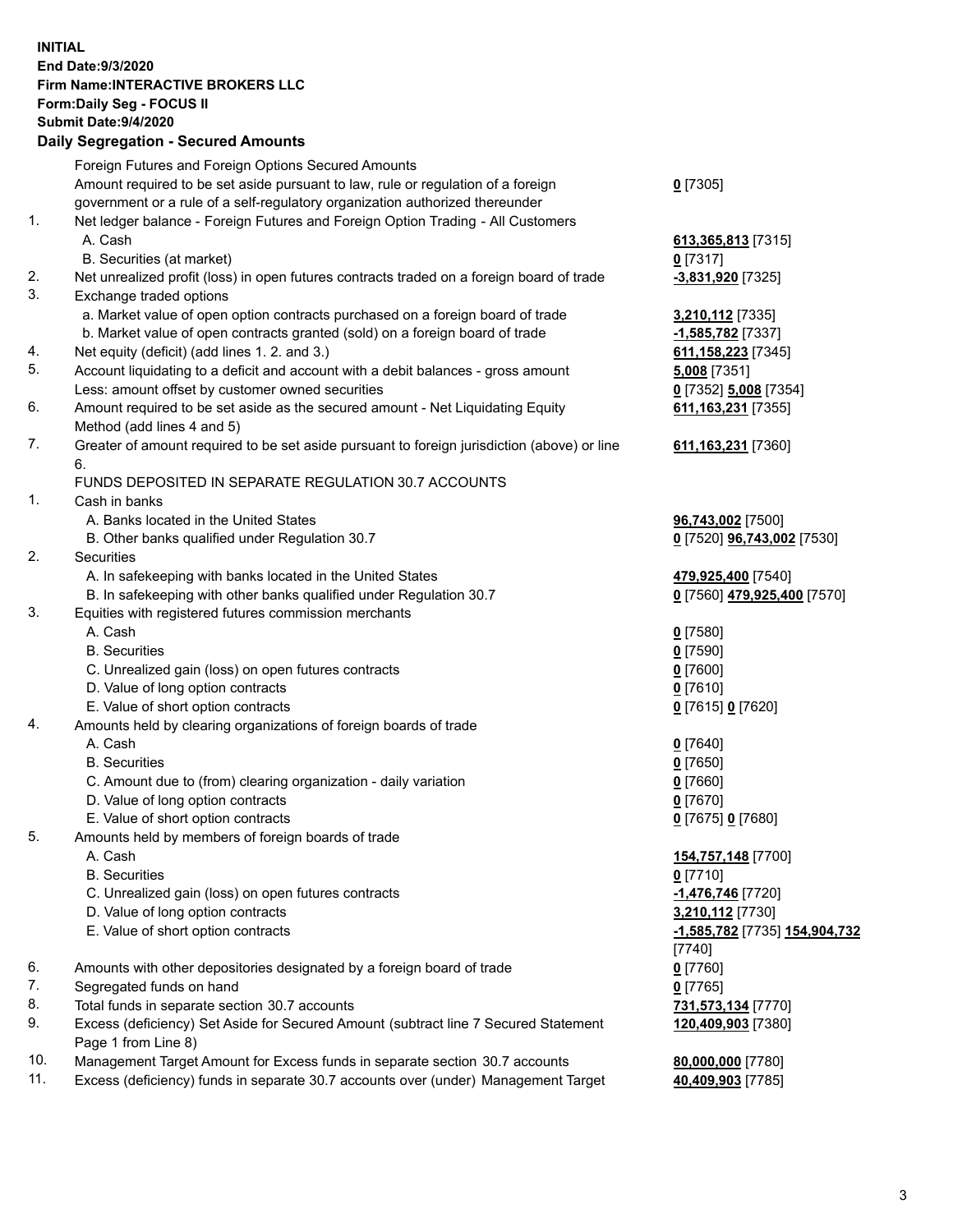**INITIAL End Date:9/3/2020 Firm Name:INTERACTIVE BROKERS LLC Form:Daily Seg - FOCUS II Submit Date:9/4/2020 Daily Segregation - Segregation Statement** SEGREGATION REQUIREMENTS(Section 4d(2) of the CEAct) 1. Net ledger balance A. Cash **5,636,447,497** [7010] B. Securities (at market) **0** [7020] 2. Net unrealized profit (loss) in open futures contracts traded on a contract market **-106,215,034** [7030] 3. Exchange traded options A. Add market value of open option contracts purchased on a contract market **342,527,255** [7032] B. Deduct market value of open option contracts granted (sold) on a contract market **-308,042,641** [7033] 4. Net equity (deficit) (add lines 1, 2 and 3) **5,564,717,077** [7040] 5. Accounts liquidating to a deficit and accounts with debit balances - gross amount **6,155,395** [7045] Less: amount offset by customer securities **0** [7047] **6,155,395** [7050] 6. Amount required to be segregated (add lines 4 and 5) **5,570,872,472** [7060] FUNDS IN SEGREGATED ACCOUNTS 7. Deposited in segregated funds bank accounts A. Cash **1,234,037,944** [7070] B. Securities representing investments of customers' funds (at market) **2,531,745,840** [7080] C. Securities held for particular customers or option customers in lieu of cash (at market) **0** [7090] 8. Margins on deposit with derivatives clearing organizations of contract markets A. Cash **5,458,622** [7100] B. Securities representing investments of customers' funds (at market) **1,960,489,765** [7110] C. Securities held for particular customers or option customers in lieu of cash (at market) **0** [7120] 9. Net settlement from (to) derivatives clearing organizations of contract markets **7,027,845** [7130] 10. Exchange traded options A. Value of open long option contracts **342,145,816** [7132] B. Value of open short option contracts **-307,976,892** [7133] 11. Net equities with other FCMs A. Net liquidating equity **0** [7140] B. Securities representing investments of customers' funds (at market) **0** [7160] C. Securities held for particular customers or option customers in lieu of cash (at market) **0** [7170] 12. Segregated funds on hand **0** [7150] 13. Total amount in segregation (add lines 7 through 12) **5,772,928,940** [7180] 14. Excess (deficiency) funds in segregation (subtract line 6 from line 13) **202,056,468** [7190] 15. Management Target Amount for Excess funds in segregation **155,000,000** [7194]

16. Excess (deficiency) funds in segregation over (under) Management Target Amount Excess

**47,056,468** [7198]